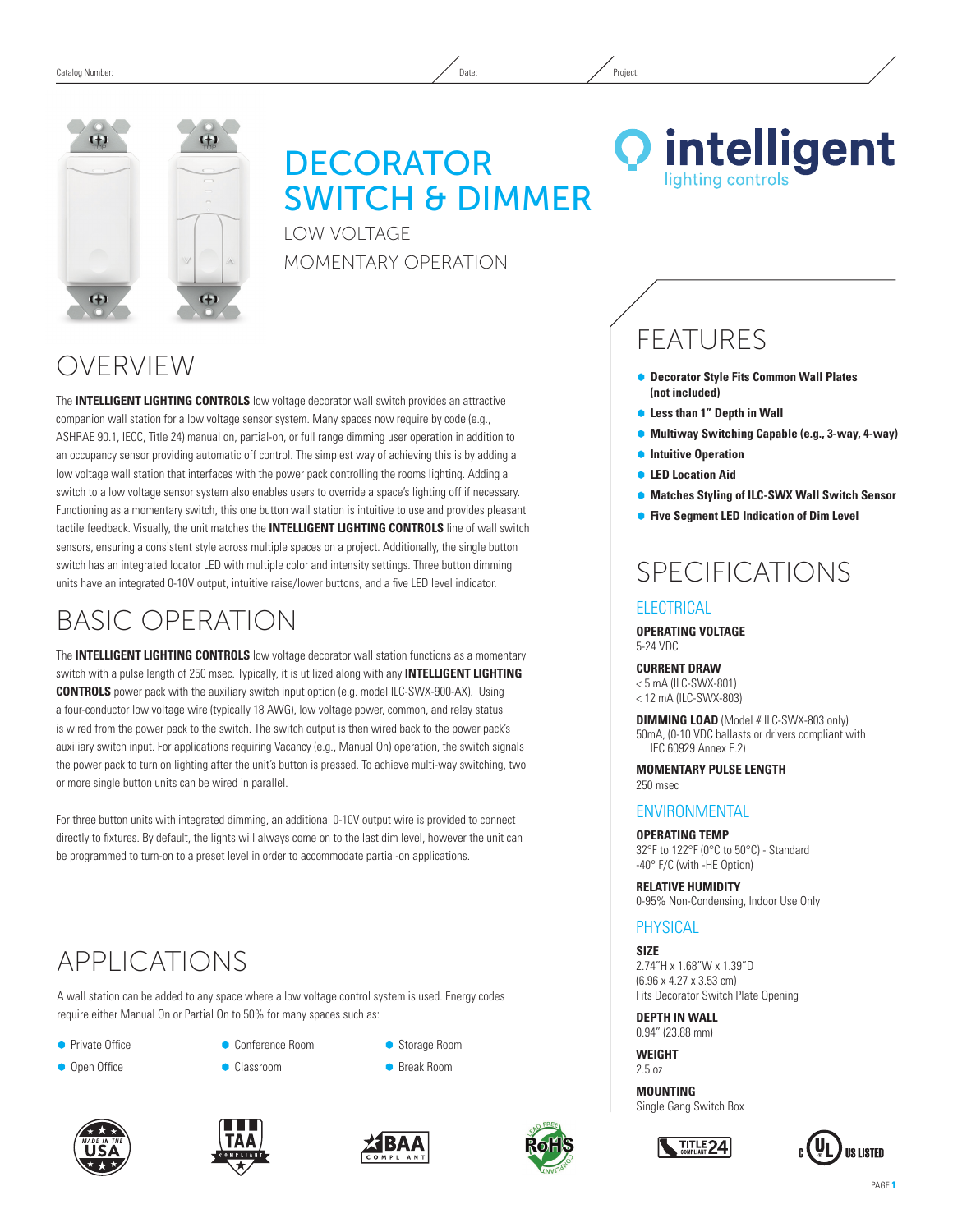## WIRING

#### **Standard Wiring**



#### **Manual On Application (vacancy)**

- Ã Default operation of the ILC-SWX-900-AX is Automatic On (Occupancy) operation. For proper vacancy operation, the ILC-SWX-900-AX's OPERATIONAL MODE setting needs to be configured for MANUAL ON (VACANCY).
- Additional ILC-SWX-801 switches can be wired in parallel to achieve 3-way (or more) operation.
- **If no sensor is present, tie power pack low voltage red to low voltage white wire.**



#### **Manual On (Vacancy) or PARTIAL-On <sup>w</sup>/ Full Dimming Control**

- Lights turn on to last selected level (default) or to preset level (e.g., partial on).
- Ã If no sensor is present, tie power pack low voltage red to low voltage white wire.
- Ã Default operation of the ILC-SWX-900-AX is Automatic On (Occupancy) operation. For proper vacancy or partial-on operation, the ILC-SWX-900-AX's OPERATIONAL MODE setting needs to be configured for MANUAL ON (VACANCY).

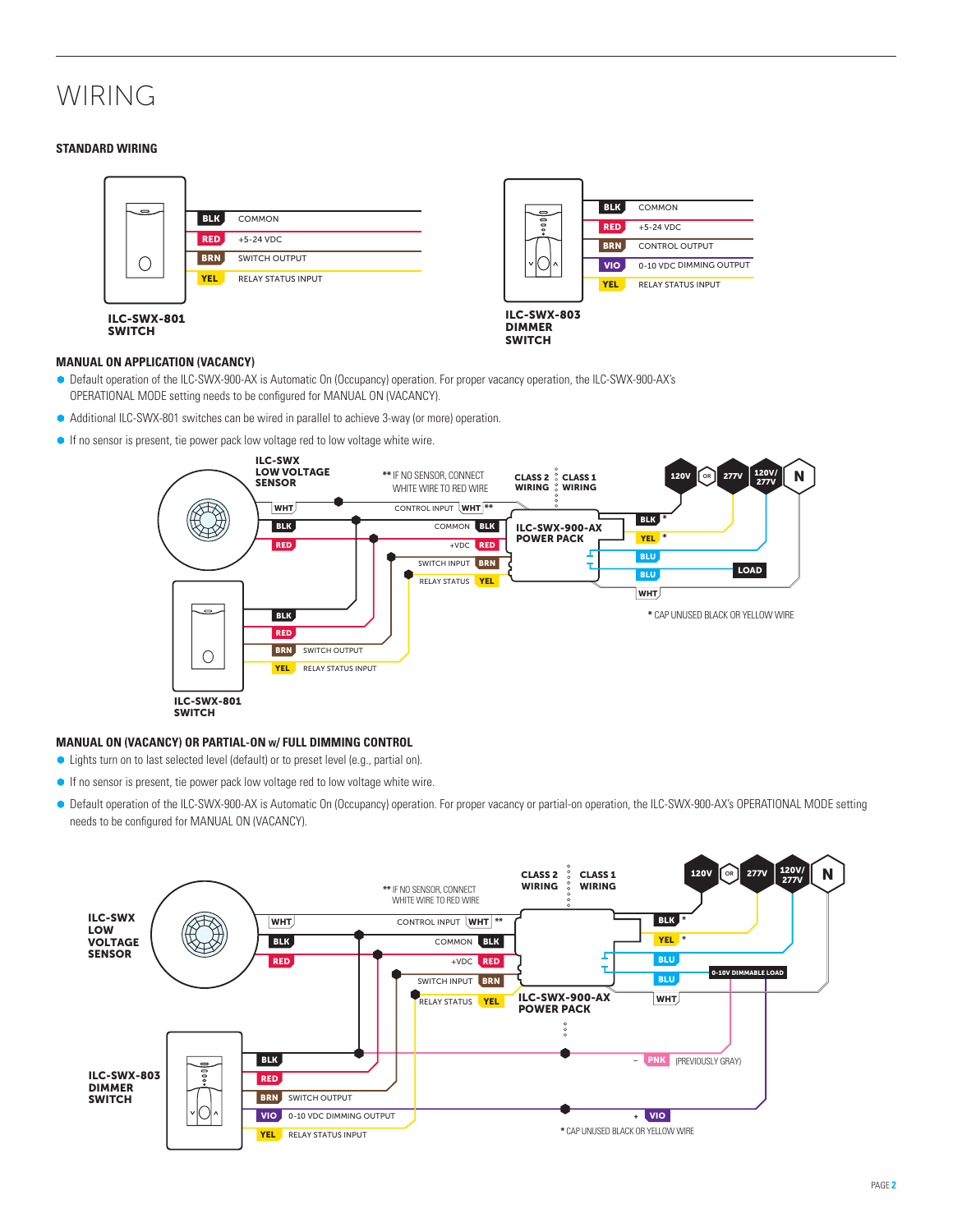### WIRING CONT.

#### **3-wAY, Manual On (Vacancy) or PARTIAL-On w/ Full Dimming Control**

- Ã Lights turn on to last selected level (default) or to preset level (e.g., partial on).
- **•** If no sensor is present, tie power pack low voltage red to low voltage white wire.
- Ã Default operation of the ILC-SWX-900-AX is Automatic On (Occupancy) operation. For proper vacancy or partial-on operation, the ILC-SWX-900-AX's OPERATIONAL MODE setting needs to be configured for MANUAL ON (VACANCY).
- Only one ILC-SWX-803 dimmer can be included in 3-way configuration



## OPERATION SETTINGS

The one button switch has configurable settings for its LED operation. The three button switch also has several dimming parameters that can be adjusted to accommodate different applications or user preferences.

### LED Functionality

- Single button switch (ILC-SWX-801) has an LED that is white when lights are on and is a blue locator LED when lights are off.
- $\bullet$  Dimming switch (ILC-SWX-803) has five white LEDs that indicate the current dim level
- Ã Locator LED can also be programmed to be be white and/or more intense
- **C** Locator LED can also be disabled

### High-END & LOW-END TRIM

- High-end trim enables energy saving task tuning by setting a maximum level (100%-50%) that which users are allowed to raise lights
- **Low-end trim enables minimum user level of dimmer to be raised**

### TURN ON/TURN OFF DIMMING OPERATION

- Sensor turns on lighting to last user level or can be programmed to a preset level (100%, 50%, or custom)
- **•** Sensor can turn off lighting by switching off power (by opening relay) or dimming below electronic off level
- Lighting can also be held at low-end trim level during unoccupied/off state

### FADE on/FADE OFF TiMES

- Adjustable time for level to ramp up to turn-on level (0.75 sec, 1.5 sec, 3 sec, 5 sec, or 15 sec)
- Adjustable time interval for level to ramp down to off (0.75 sec, 1.5 sec, 3 sec, 5 sec, or 15 sec)

### DIMMING CURVE

- $\bullet$  The dimming curve defines how the dimmer unit adjust its voltage output in response to button commands
- **C** Linear (default), Square Log